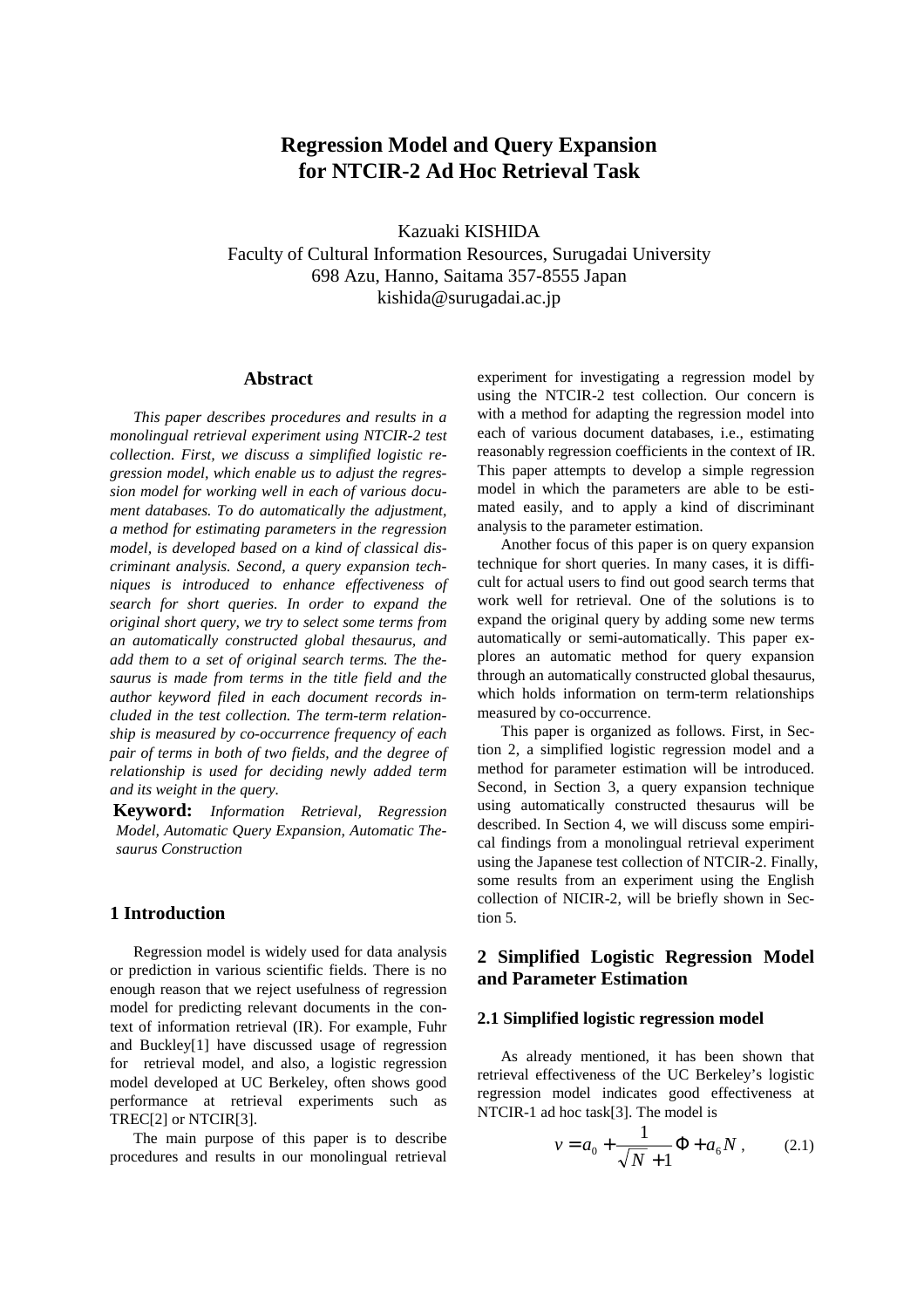$$
\Phi = a_1 \sum_{i=1}^{N} \frac{q t f_i}{q l + a_2} + a_3 \sum_{i=1}^{N} \log \frac{d t f_i}{d l + a_4} + a_5 \sum_{i=1}^{N} \log \frac{c t f_i}{c l}, \quad (2.2)
$$

where  $\nu$  is a relevance probability of a given document, *N* is the distinct number of terms appearing in both of the query and the document,  $qtf_i$  is frequency of term  $t_i$  within the query,  $ql$  is the query length,  $dt f_i$  is frequency of term  $t_i$  within the document,  $dl$ is the document length,  $ctf_i$  is frequency of term  $t_i$ within the whole collection, *cl* is total frequency of all terms within the collection, and  $a_j$  ( $j = 0,..., 6$ )

are constants.

 Unfortunately, it is difficult to estimate reasonably the values of  $a_j$   $(j = 0, \ldots, 6)$  because the Berkeley's formula is a non-linear function on parameters. This may prevent us to adjust the formula to work optimally for various kinds of document database. A method of estimating efficiently the parameters is needed for enabling to adapt the logistic regression model widely into various situations.

 A straightforward approach for solving this problem is to convert the non-linear formula (2.1) into a linear one by removing some constants and variables at the cost of its power for inferring relevance prob-

ability. If  $a_0 = a_2 = a_4 = 0$  and  $(\sqrt{N} + 1)^{-1}$  is

deleted, we obtain a simplified formula,

$$
v = b_1 \sum_{i=1}^{N} \frac{qtf_i}{ql} + b_2 \sum_{i=1}^{N} \log \frac{df_i}{dl}
$$

$$
+ b_3 \sum_{i=1}^{N} \log \frac{ctf_i}{cl} + b_4 N . \quad (2.3)
$$

If, for each document, we set that

$$
x_1 = \sum_{i=1}^{N} (qtf_i/ql), \ \ x_2 = \sum_{i=1}^{N} \log(dtf_i/dl),
$$

$$
x_3 = \sum_{i=1}^{N} \log(ctf_i/cl) \ \text{and} \ \ x_4 = N,
$$

(2.3) reduces to a simple linear form,

$$
v = b_1 x_1 + b_2 x_2 + b_3 x_3 + b_4 x_4. \tag{2.4}
$$

 In order to give a theoretical basis to (2.3) or (2.4), we can refer to a framework of "combining evidence", which would be a fundamental assumption underlying various regression models for IR. In this framework, each of  $x_1$ ,  $x_2$ ,  $x_3$  and  $x_4$  in (2.4) is to be considered as a piece of evidence for relevance of each document given a query. We can find more theoretically sophisticated explanation about "combining evidence" in a recent monograph[4]. In our approach at NTCIR-2 ad hoc task, these pieces of evidence  $x_i$  ( $j = 1,..., 4$ ) are simply added with each weight

of  $b_i$   $(j = 1, ..., 4)$ . This means that the formula (2.4) accumulates each degree of evidence linearly, and the degree of relevance is to be inferred from the amount of weighted summation.

 The advantage of this approach is its flexibility, i.e., various factors can be incorporated into the formula, and it is possible to combine them in very flexible manner. Inevitably, we have to continue theoretically and empirically exploring variables to be included in the formula and the way of combining them. From this perspective, our experiment reported in this paper would be a starting point for obtaining a final optimum formula.

#### **2.2 Parameter estimation**

 The NTCIR-1, which consists of about 330,000 document records, query topics and relevance judgment information on each query, is available as a training data set for estimating parameters in (2.3) or (2.4). We can immediately calculate the value of  $x_i$  $(j = 1, \ldots, 4)$  in (2.4) if a query and a document are given. However, the value of independent variable *v* is unable to be known because the relevance judgment is dichotomous, i.e., relevant or non-relevant. Then, we are enforced to replace the continuous variable *v* with a categorical variable at the stage of training.

 With this replacement, we need to apply a technique of discriminant analysis to the parameter estimation instead of classical least square method. Let  $D_n$  be a document collection, which consists of *n* documents, for training on a particular query. Also,  $\mathbf{x}_i$  ( $j = 1, ..., 4$ ) are defined as *n*-dimensional column vectors of which elements are the values of  $x_j$  in each document within  $D_n$ . Using a matrix notation, we can write

$$
\mathbf{v} = \mathbf{X}\mathbf{b} \,, \tag{2.5}
$$

where **X** is a  $n \times 4$  matrix of which *j* -th column is  $\mathbf{X}_i$ , i.e.,  $\mathbf{X} = (\mathbf{X}_1, \mathbf{X}_2, \mathbf{X}_3, \mathbf{X}_4)$ , **b** is a column vector of coefficients in (2.4), i.e.,  $\mathbf{b} = (b_1, b_2, b_3, b_4)^T$ , and **v** is a *n*-dimensional column vector of which element  $v_k$  represents a numerical value of  $k$ -th document in  $D_n$  $(k = 1, ..., n)$ . It should be noted that we can partition the rows of  $\bf{X}$  into two groups based on relevancy of the corresponding document (i.e., relevant group and non-relevant group) if information on the relevance judgment is available.

 A technique of discriminant analysis with the classical Fisher's criterion can be employed for calculating an estimate of the coefficient vector **b** . The Fisher's criterion means that we are to look for the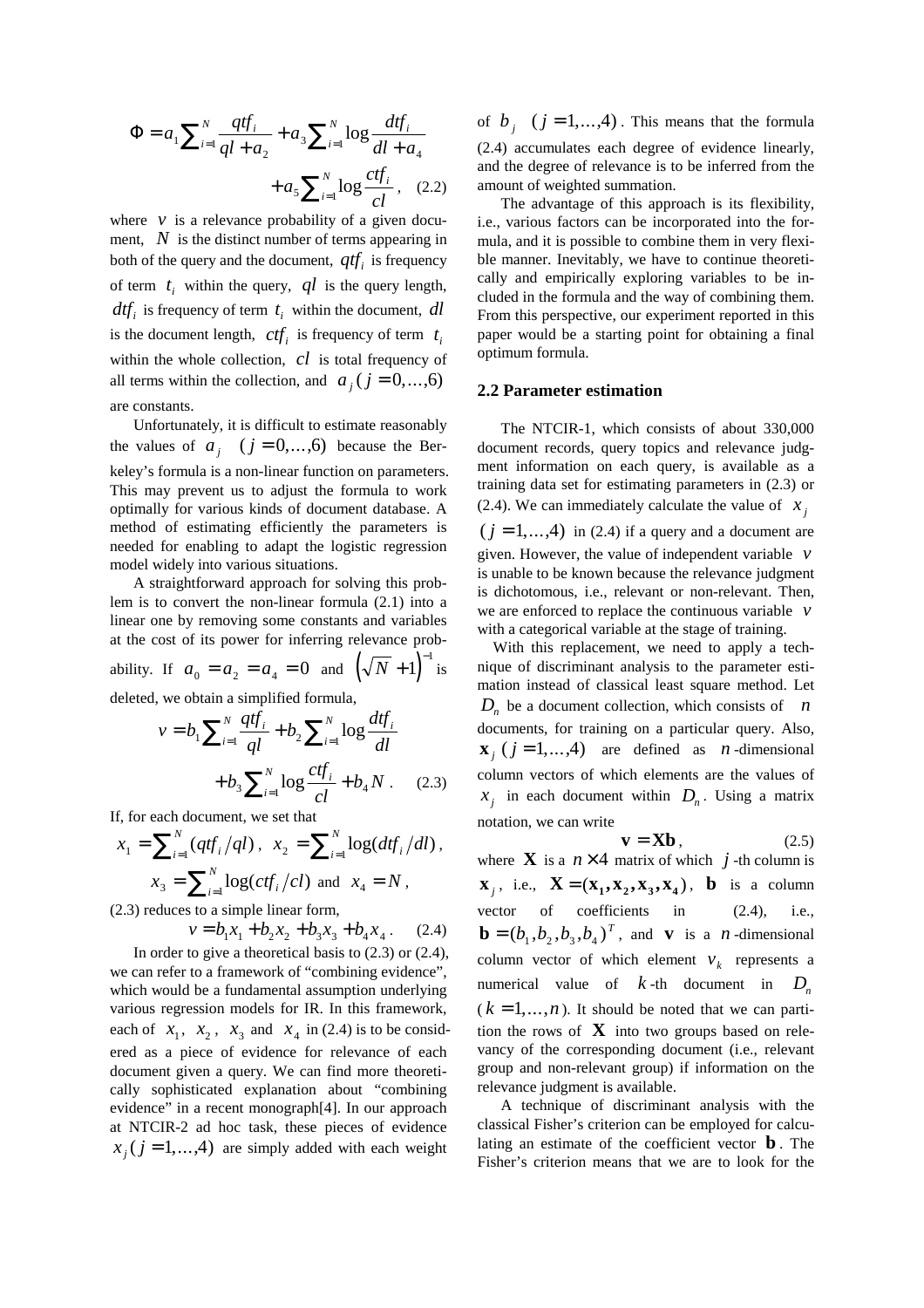linear function **Xb** which maximizes the ratio of the between-groups sum of square and the within-groups sum of square, given a  $\mathbf{X}$  [5]. This paper makes use of a unique special algorithm based on singular value decomposition (SVD) [6] for calculating **b** according to an approximation of Fisher's criterion (see Appendix for details). As a result, we can obtain a set of  $\mathbf{b}_q$ 

 $(q = 1, ..., L)$ , where  $\mathbf{b}_q$  is an estimate of vector **b** by the algorithm given the  $q$ -th query, and  $L$  is the number of queries in the training data set.

Finally, we calculate an estimate  $\hat{\mathbf{b}}$  to be used through the experiment by a very simple formula,

$$
\hat{\mathbf{b}} = L^{-1} \sum_{q=1}^{L} \mathbf{b}_q . \tag{2.6}
$$

# **3 Query Expansion by Automatically Constructed Global Thesaurus**

 Query expansion technique would be very useful for searching by short queries. In general, it is difficult for actual users to translate their information needs into a set of appropriate search terms. Inevitably, the query tends to be short, i.e., it contains only a few words, and in most of the cases, the resulting performance of the search would be poor. One of the solutions is to expand the original query, i.e., to add automatically or semi-automatically some new search terms to the original query by using a thesaurus or other devices.

 Many researchers have already proposed various methods for query expansion based on their own research assumptions or conditions. In this paper, we try to construct automatically a global thesaurus from document records in the whole set of the collection, and to add new terms automatically according to a set of heuristic rules. This means that our approach does not requires any external thesauri nor any human efforts for deciding added terms.

 A classical approach to automatic thesaurus construction is to identify associations among terms appearing in the title or abstract of each document by analyzing frequencies of co-occurrence (see Doyle[7], Lesk[8] and so on). For example, the degree of association between term  $t_i$  and  $t_k$  can be measured by Dice coefficient,

$$
r_{jk} = 2n_{jk} / (n_j + n_k), \qquad (3.1)
$$

where  $n_i$  and  $n_k$  are the numbers of documents including term  $t_i$  and  $t_k$  respectively, and  $n_{jk}$  is the number of documents including both of term  $t_i$  and  $t_k$ . With this statistical information, we can detect automatically term-term relationships in a large corpus. The relationships allow us to select new search terms that are closely related to each original search terms.

 Unfortunately, it is well known that query expansion using the global thesaurus constructed from simple co-occurrence information, often shows poor search performance[9]. Then, more sophisticated and complicated approaches have already been proposed (see [10]). However, it may be worthwhile confirming empirically performance of the classical cooccurrence approach in the context of the NTCIR experiment before attempting to develop an alternative method.

 It should be noted that, in this experiment, we confine added terms to ones extracted from the field of author-assigned keyword in each record in order to enhance retrieval effectiveness. Unlike descriptors, the author keywords are not controlled, but these are able to be considered as 'pseudo-descriptors' because each author would attempt to assign the keyword for representing appropriately topics discussed in his/her article. Then, we can assume that the author keywords are useful for discerning topics of documents rather than terms used freely in the abstract.

 Similarly, terms in the title are also likely to indicate more exactly topics of each document. Under these considerations, the terms included in our thesaurus were limited to ones in the titles and author keywords.

Our procedure for query expansion is as follows.

- (1) Obtaining statistical information: cooccurrence frequencies of each pair of author keywords and terms in the title are computed using the test collection NTCIR-2, and the degree of each relationship is calculated by Dice coefficient (3.1).
- (2) Constructing a thesaurus: terms in the title are organized as entries in a dictionary, which holds information on Dice coefficients of author keywords against each entry.
- (3) Expanding the original query: for a term in the original text of each query, author keywords of which coefficient is over a threshold value are added to the query.

# **4 Experiment Using Japanese Collection of NTCIR-2**

### **4.1 Indexing of Japanese text**

A simple dictionary-based method, a kind of longest matching, was used for segmentation of Japanese text in this experiment. We use a machine-readable dictionary of ChaSen[11], which is a famous morphological analyzer for Japanese text. We extracted a string of characters from text of each document and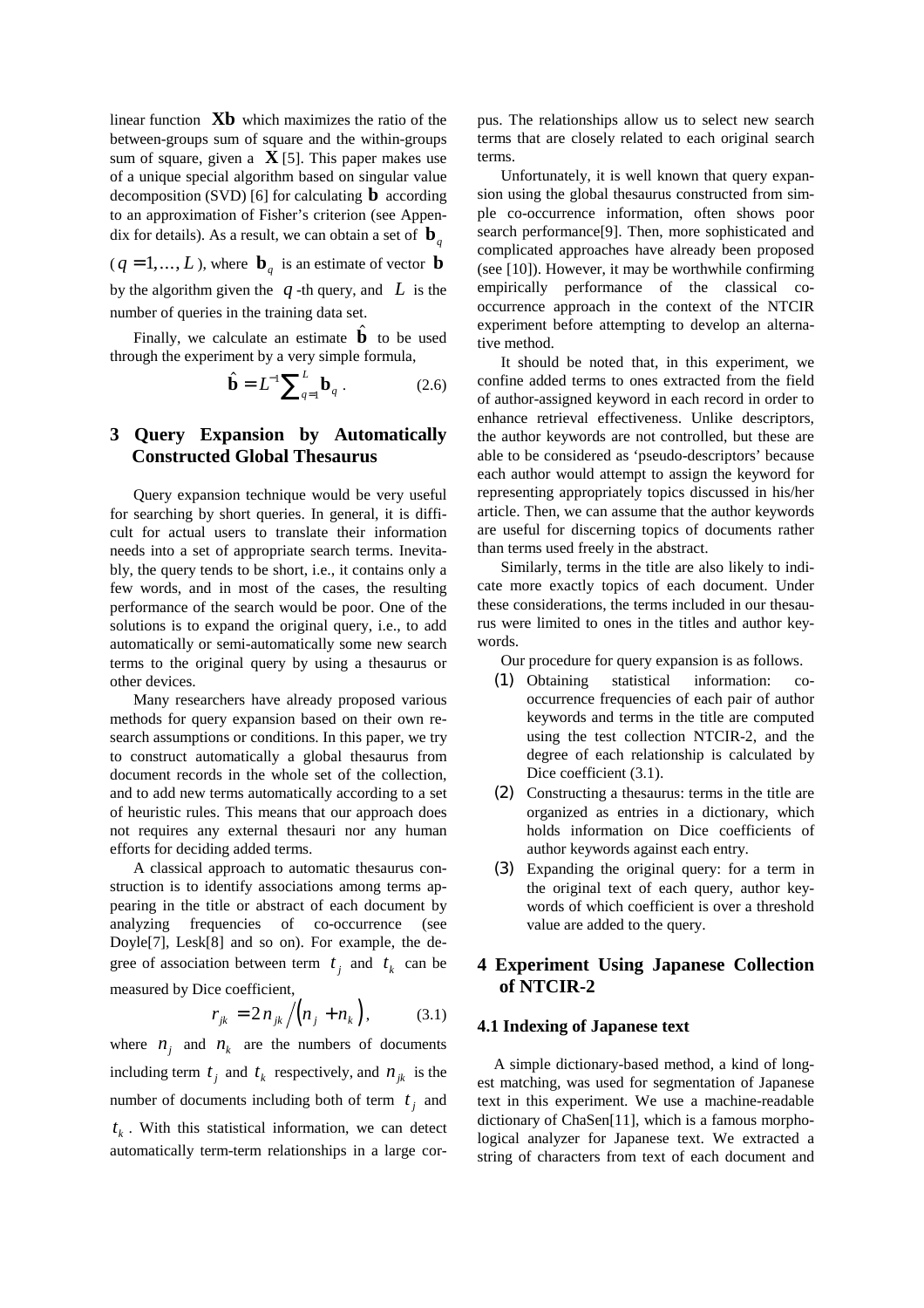query, which matches with longest entry in the machine-readable dictionary, and considered the string as an indexing term or a search term.

 If a portion of the text remains to be not matched with any entries, it was tokenized into sub-strings which consist of the same kind of character. For example, we assume that the target text is '

' (a study of information retrieval system), and the dictionary has only an entry ' (information). First of all,  $\cdot$   $\cdot$  is extracted from the text by a matching operation. Next, ' (retrieval) is extracted as a sequence of *Kanji* characters. Similarly, ' (system) is extracted as a sequence of *Katakana* characters, ' ' (of) as a *Hiragana* character, and ' ' (a study) as a sequence of *Kanji* characters. Since words consisting of only *Hiragana* characters are not considered to be content-bearing words in most of the cases, we used a heuristic rule that the *Hiragana* sequence is always removed. As a result, four terms, 'vert', 'vert', 'vert', 'and ' are automatically identified from the above text.

 Furthermore, we tried to combine automatically the terms identified by the above algorithm into compound terms. The heuristic rule was that two adjacent terms in the text are combined into a compound term unless numerical or functional characters (including *Hiragana*) are placed between the two terms. According to the rule, ' (information retrieval) and ' (retrieval system) are added as identified terms in the case of above example.

#### **4.2 Results in experiment**

 An inverted file of indexing terms identified automatically from the Japanese collection of NTCIR-2, was created. The indexing terms were extracted from texts within three fields in each record, i.e., title, abstract and author keyword fields. It should be noted that the terms appearing in over 70,000 documents (about 10% of the whole database) were removed from the inverted file.

 The collection includes 736,166 records, and total frequency of all indexing terms in the collection amounts to 129,008,980 and the average document length is about 175.2 terms. This means that  $cl = 129,008,980$  in our model (2.3).

 In order to estimate regression coefficients in (2.3), we need a sample including relevant and nonrelevant documents for each query in the training data set. The samples were obtained by the original Berkeley's logistic regression model (2.1), in which the parameters at the NTCIR-1 experiment were used, i.e.,  $a_0 = -3.51$ ,  $a_1 = 37.4$ ,  $a_2 = 35$ ,  $a_3 = 0.33$ ,  $a_4 = 80$ ,  $a_5 = -0.1937$  and  $a_6 = 0.0929$ . On

the other parameter in (2.1) depending the indexing method, we set as  $cl = 38,648,949$ .

 For each query from 031 to 083 in the training data set NTCIR-1, the top ranked 200 documents were used as a sample, and 52 values of each  $\mathbf{b}_q$  were obtained by the method described above (one query was excluded due to a computational problem). Finally, using (2.6), we obtained that  $\hat{b}_1 = 12.8$ ,  $\hat{b}_2 = 0.021$ ,  $\hat{b}_3 = -0.078$  and  $\hat{b}_4 = -0.33$ .

 We tried three retrieval runs in this experiment as indicated Table 1. In all runs, the simplified logistic regression model (2.3) was used. The SRGDU1 and SRGDU3 are runs for short queries, and SRGDU2 is a run for long queries.

Table 1. Monolingual Retrieval Runs for Japanese Collection

| ID     | Query Fields Used by | Query Ex- |
|--------|----------------------|-----------|
|        | Run                  | pansion   |
| SRGDU1 | Description          | no        |
| SRGDU2 | Title, Description,  | no        |
|        | Narrative, Concept   |           |
| SRGDU3 | Description          | ves       |

 In SRGDU3, our query expansion method was applied according to some heuristic rules, i.e.,

- (a) Terms of which Dice coefficient (3.1) is over 0.1, are added as new ones to the set of original query terms.
- (b) If a new term has relationships with more than one original term, the maximum of Dice coefficients is adopted.
- (c) If there are more than 20 new terms of which Dice coefficient is over 0.1 for each original term, only top ranked 20 terms are added.

 The automatically constructed thesaurus by using documents in the NTCIR-2 test collection, has 749,238 entries and holds information on Dice coefficients between total 46,818,808 pairs of terms in the title field and terms in the author keyword field.

 The NTCIR-2 test collection includes 49 query topics (from 101 to 149). According to the above rules, 18.47 terms were added on average per query (the maximum is 55 and the minimum is 0). Each weight  $qtf_i$  of the new terms was calculated by multiplying the value of Dice coefficient with  $qtf_i$  of original term.

 The standard recall-precision curve with interpolation is shown as Figure1 and Table 2. The SRGDU2 for long query without query expansion achieves best retrieval effectiveness among the three runs. It is reasonable that run for long query (SRGDU2) outperforms one for short query (SRGDU1). The mean average precision of SRGDU2 is 0.315.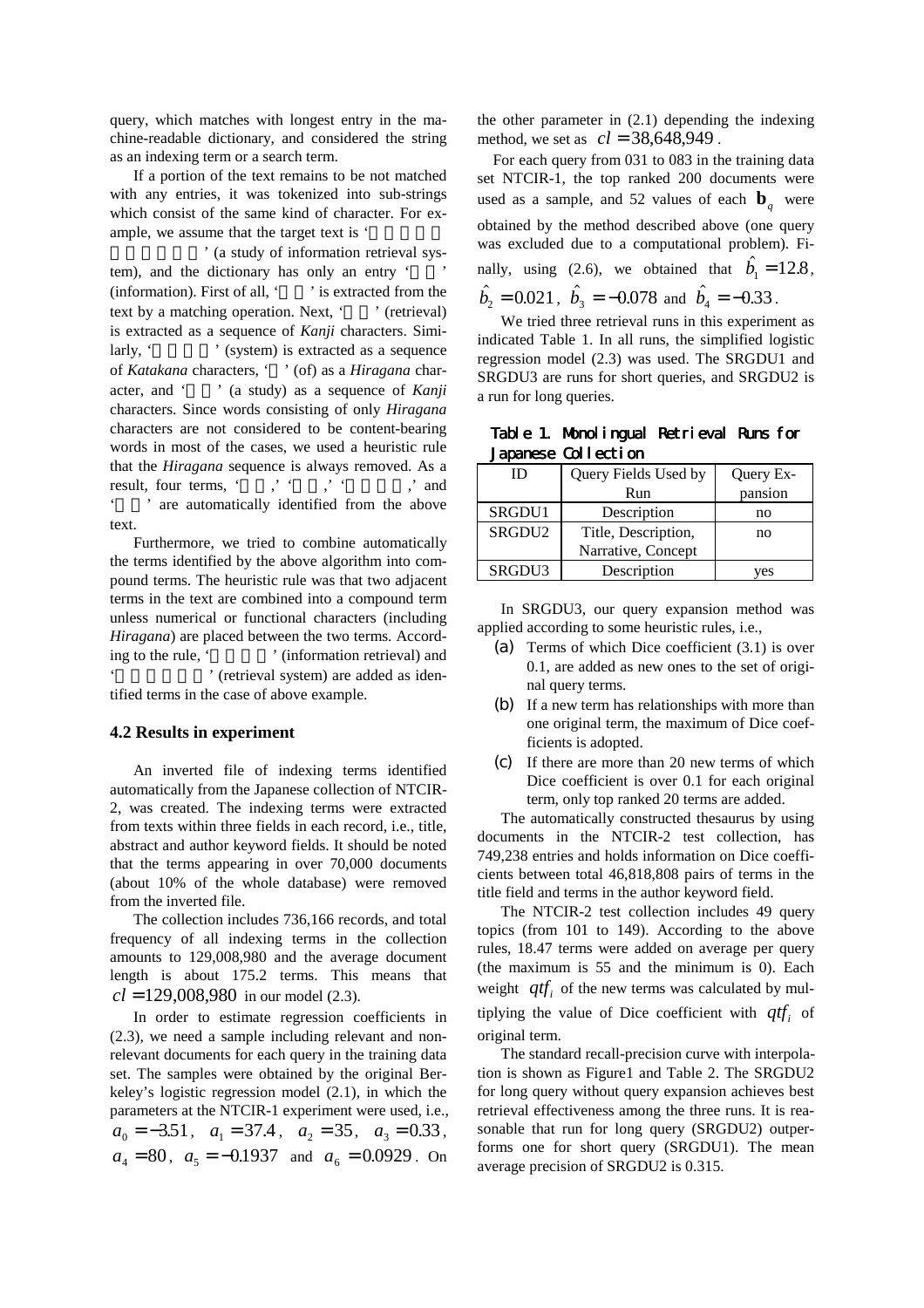



 Query expansion was unable to improve retrieval effectiveness, i.e., Figure 1 indicates that SRGDU3 for short query with expansion deteriorates retrieval performance. The mean average precision of SRGDU3 is 0.2264 in comparison with 0.2397 of SRGDU1 (see Table 2).

Table 2. Recall-Precision Curve

| <b>SRGDU1</b> | SRGDU2 | SRGDU3 |
|---------------|--------|--------|
| .7328         | .8604  | .6858  |
| .5217         | .6249  | .4967  |
| .4147         | .5426  | .3752  |
| .3289         | .4482  | .3127  |
| .2855         | .3708  | .2642  |
| .2119         | .2904  | .2226  |
| .1584         | .2345  | .1536  |
| .1321         | .1814  | .1144  |
| .0757         | .1296  | .0542  |
| .0374         | .0646  | .0247  |
| .0060         | .0143  | .0044  |
| .2397         | .3150  | .2264  |
|               |        |        |

## **5 Experiment Using English Collection of NTCIR-2**

 We also attempt a monolingual retrieval experiment for NTCIR-2 English test collection using our simplified logistic regression model. However, this experiment is only tentative because no training data set for this task is available, i.e., we can not conduct any parameter estimations for the English collection. Then, it is obliged to use the same parameters with those for the Japanese collection.

A simple stopword list and a well-known stem-

ming algorithm, Porter's method[12], were used for indexing three fields of each record in the collection, i.e., title, abstract and author keyword, with no effort for identifying compound terms. Similarly, the search terms in queries written by English were identified automatically.

 The collection contains 322,058 records, and total frequency of all word was 33,033,670 and the average length of documents was 102.57. We tried two runs for the English collection, i.e., SRGDU4 for long query (using Title, Description, Narrative, Concept) and SRGDU5 for short query (using Title and Description). The resulting mean average precision was 0.2569 for SRGDU4 and 0.1658 for SRGDU5, which indicate clearly poor performance.

### **6 Concluding Remarks**

 This paper discussed methods for ad hoc monolingual retrieval task at NTCIR-2 retrieval experiment. A simplified logistic regression model was proposed for enabling us to estimate easily the regression coefficients, and a method for the parameter estimation in such situation that only dichotomous relevance judgment is available, is developed by applying a kind of discriminant analysis.

 Also, a query expansion technique using automatically constructed global thesaurus were discussed to improve performance for short queries. The thesaurus holds values of Dice coefficients for each pair of terms in the title field and terms in the author keyword field of each document within the test collection. Using the thesaurus, some new terms derived from the author keyword field were added to the original query according to some heuristic rules.

 The experiment indicates that we need further improvement of our methods in many points. In par-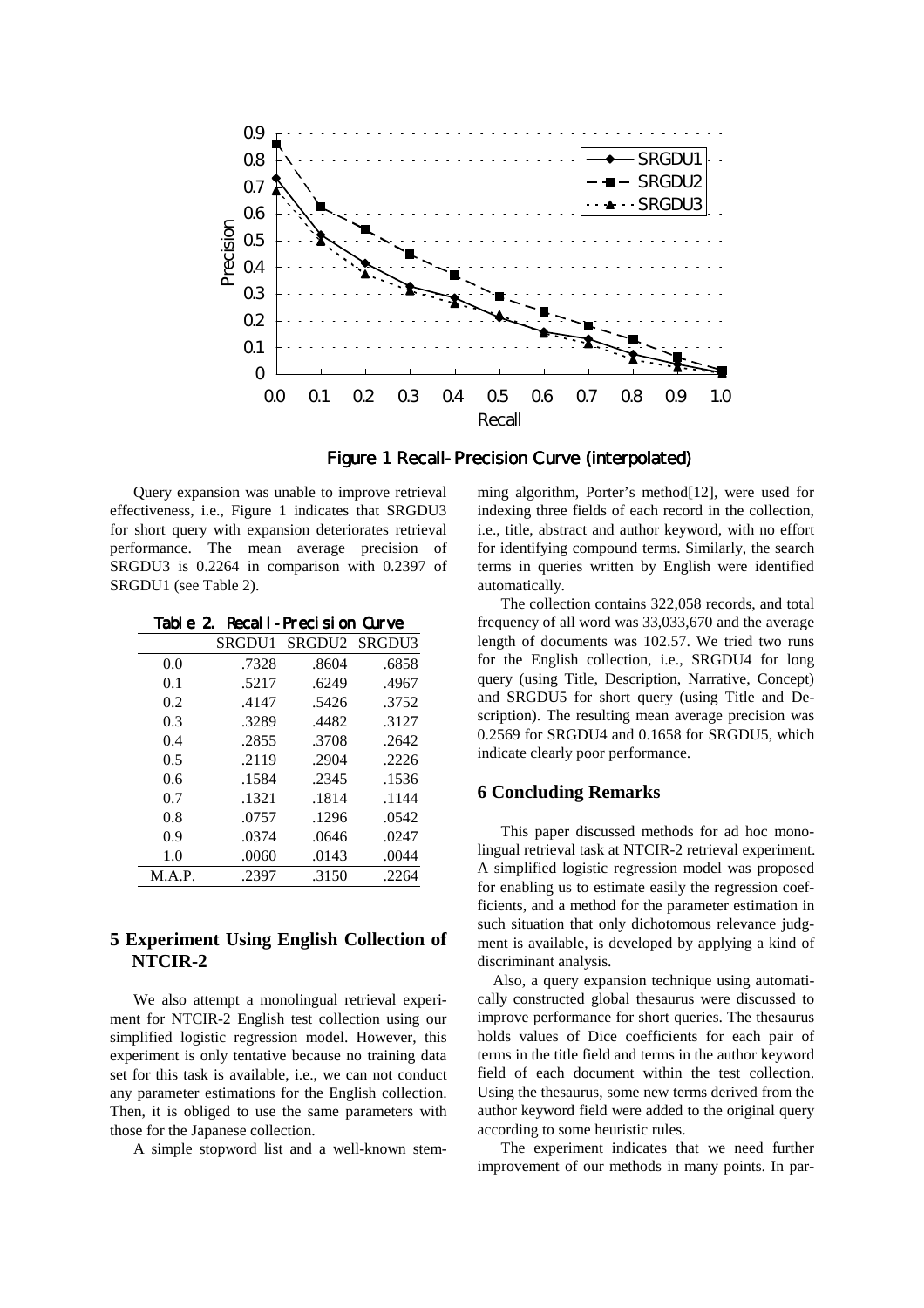ticular, our query expansion method had no effect, rather degraded retrieval performance slightly. We may have to substantially improve our method, e.g., to introduce a local analysis of a set of documents instead of global thesaurus.

 Similarly, for the simplified regression model and the parameter estimation, further investigations are clearly needed. For example, a very important issue is to evaluate the effect of discarding the power of the nonlinear function (2.1) for inferring relevance probability.

### **Acknowledgment**

 The author appreciates Dr. F. Gey and Dr. A. Chen at the UC Berkeley for teaching the Berkeley's formula of logistic regression when the author was a visiting scholar at the UC Berkeley.

### **Reference**

- [1] Fuhr, N.; Buckley, C. A probabilistic learning approach for document indexing. *ACM Transactions on Information Systems*, 9(3), 223-248 (1991).
- [2] Cooper, W. S.; Chen, A.; Gey, F. Full text retrieval based on probabilistic equations with coefficients fitted by logistic regression. *The Second Text REtrieval Conference (TREC-2)*, D. K. Harman ed. National Institute of Standards and Technology, 1994. p.57-66.
- [3] Chen, A.; Gey, F.C.; Kishida, K.; Jiang, H.; Liang, Q. Comparing multiple methods for Japanese and Japanese-English text retrieval. *Proceedings of the First NTCIR Workshop on Research in Japanese Text retrieval and Term Recognition*. 1999. p.49-58.
- [4] Croft, W. B. ed. *Advances in Information Retrieval: Recent Research from the Center for Intelligent Information Retrieval*. Kluwer Academic Publishes, 2000.
- [5] Mardia, K. V.; Kent, J. T.; Bibby, J. M. *Multivariate Analysis*. London, Academic Press, 1979.
- [6] Press, W. H.; Teukolsky, S. A.; Vetterling, W. T.; Flannery, B. P. *Numerical Recipes in C*. 2nd ed. New York, Cambridge Univ. Press, 1992
- [7] Doyle, L. Indexing and abstracting by association. *American Documentation*. Vol.13, No.4, p.379- 390 (1962).
- [8] Lesk, M. E. Word-word associations in document retrieval system. *Journal of Documentation*, 20(1), p.8-36 (1969).
- [9] Peat, H. J.; Willett, P. The limitation of term cooccurrence data for query expansion in document retrieval system. *Journal of the American Society*

*for Information Science*, 42(5), p.378-383 (1991).

- [10] Baeza-Yates, R.; Ribeiro-Neto, B. *Modern Information Retrieval.* Harlow, England, Addison-Wesley, 1999. 513p.
- [11] Matsumoto, Y.; Kitauchi, A.; Yamashita, T.; Hirano, Y.; Imaichi, O; Imamura T. Japanese *Morphological Analysis System ChaSen Manual*, NAIST Technical Report, 1997. http://cactus.aist-nara.ac.jp/lab/nlt/chasen.html
- [12] Porter, M. F. An algorithm for suffix stripping. *Program*, 14(3), p.130-137 (1980).

**Appendix:** *Algorithm for discriminant analysis with an approximation of Fisher's criterion*

 The objective is to find out a *m*-dimensional vector **b** that maximize the ratio of the betweengroups sum of square and the within-groups sum of square of  $Xb$ , where X is a  $n \times m$  matrix. It should be noted that  $\bf{X}$  is a data matrix on *m* variables in a sample consisting of *n* documents  $(d_1, \ldots, d_n)$ , which is partitioned into two groups, i.e., the relevant group and the non-relevant one. Let *l* be the number of the relevant documents.

 First, **X** can be decomposed such as  $\mathbf{X} = \mathbf{U}\boldsymbol{\Lambda}\mathbf{V}^T$ , where **U** is a  $n \times m$  orthogonal matrix, **V** is a  $m \times m$  orthogonal matrix, and  $\Lambda$  is a  $m \times m$  diagonal matrix. This is known as singular value decomposition or SVD. We can obtain a useful formula

$$
\mathbf{U} = \mathbf{X} \mathbf{V} \Lambda^{-1} \tag{A.1}
$$

from SVD.

Second, we define as  $\mathbf{U} = (\mathbf{u}_1, \dots \mathbf{u}_n)^T$  where **u**<sub>i</sub> is a *m*-dimensional column vector, and

$$
\mathbf{m}_R \equiv l^{-1} \sum_{i:d_i \text{ is relevant}} \mathbf{u}_i ,
$$

$$
\mathbf{m}_N \equiv (n-l)^{-1} \sum_{i:d_i \text{ is non-relevant}} \mathbf{u}_i , \text{ and}
$$

$$
\widetilde{\mathbf{b}} = \mathbf{m}_R - \mathbf{m}_N .
$$

Then, it is easy to show that

$$
\mathbf{u}_i^T \widetilde{\mathbf{b}} = l^{-1} \quad \text{if } d_i \text{ is relevant and}
$$
  

$$
\mathbf{u}_i^T \widetilde{\mathbf{b}} = (n-l)^{-1} \quad \text{if } d_i \text{ is non-relevant,}
$$

using  $\mathbf{u}_i^T \mathbf{u}_j = 1$  if  $i = j$ , and  $\mathbf{u}_i^T \mathbf{u}_j = 0$  if  $i \neq j$ .

As a result.  $\mathbf{U}\mathbf{\tilde{b}}$  proves to be satisfying the Fisher's criterion if  $n \neq 2l$ , because the values of all relevant documents and all non-relevant documents are equal respectively, and the two kind of values are different  $(l^{-1}$  and  $(n-l)^{-1}$ ). This means that the withingroups sum of square is 0 and the between-groups sum of square is a constant.